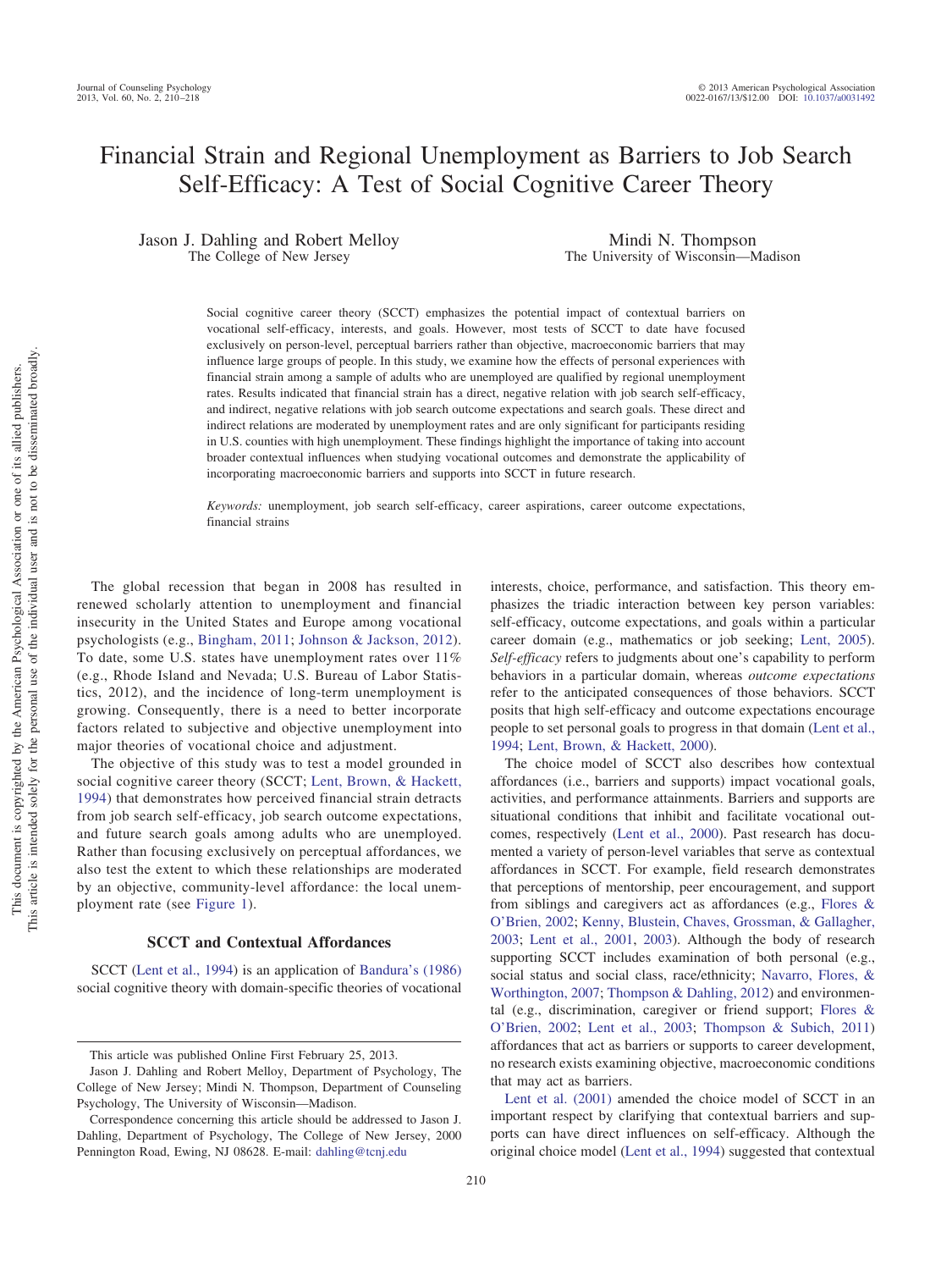

<span id="page-1-0"></span>*Figure 1.* Proposed model of the direct and indirect relationships of perceived financial strain with social cognitive outcomes, including the moderating effects of regional unemployment rates. Dashed lines indicate conditional indirect effects.

barriers and supports only influence relationships late in the model between career interests, goals, and actions, more recent social cognitive research by [Bandura \(2000\)](#page-6-2) presented evidence that contextual affordances also may have an earlier effect on selfefficacy. Consistent with this evidence, [Lent et al. \(2001\)](#page-7-6) found that barriers and supports concerning math and science had direct, significant relations to mathematics self-efficacy among college students. Similarly, [Lent, Paixão, da Silva, and Leitão \(2010\)](#page-7-11) found that the relations of barriers and supports operated indirectly through self-efficacy in a study of realistic, investigative, artistic, social, enterprising, and conventional interests and choices among Portuguese high school students. In this study, we use [Lent et al.'s](#page-7-6) [\(2001\)](#page-7-6) amended version of the SCCT choice model to examine how two barriers experienced by adults who are unemployed (financial strain and regional unemployment) interact to shape job search self-efficacy (JSSE) and more distal vocational outcomes, namely job search goals and job search outcome expectations (JSOE). *Search goals* refer to the level of aspiration that people set for securing employment that is rewarding and satisfying rather than merely settling for whatever employment might be available [\(Rich & Delgado, 2010\)](#page-7-12). *JSOE* refer to the consequences that people expect to attain as a function of their search behaviors [\(Saks](#page-7-13) [& Ashforth, 1999\)](#page-7-13).

## **Financial Strain and JSSE**

*Financial strain* refers to the perception that one's financial resources are diminished and threatened [\(Creed & Macintyre,](#page-7-14) [2001\)](#page-7-14). Previous research has documented that financial strain mediates the relationships between the experience of unemployment and critical detrimental outcomes, such as depression [\(Price,](#page-7-15) [Choi, & Vinokur, 2002\)](#page-7-15). Some limited research also suggests that financial strain detracts from JSSE, a person's sense of confidence that he or she can successfully find and acquire employment [\(Ellis](#page-7-16) [& Taylor, 1983\)](#page-7-16). For example, [Trougakos, Bull, Green, MacDer-](#page-7-17) [mid, and Weiss \(2007\)](#page-7-17) found that the family financial condition perceived by military spouses was positively related to their JSSE. Prior research with job seekers who were unemployed has also demonstrated that financial hardship was negatively associated with job search efficacy [\(Wanberg, Kanfer, & Ro](#page-8-0)[tundo, 1999\)](#page-8-0).

Although financial strain has not yet been explicitly integrated into SCCT, SCCT may provide a theoretical basis for the observed relationship between financial strain and JSSE. [Trougakos et al.](#page-7-17) [\(2007\)](#page-7-17) suggested that financial strain serves as a form of detrimental feedback that suggests poor performance proficiency in the employment domain. Consistent with social cognitive mechanisms, unemployed adults presented with these strains may internalize their hardship as evidence of a history of failure that detracts from employment-related self-efficacies. Financial strain also serves as a barrier to the extent that it creates a pressure and necessity to find employment [\(Wanberg et al., 1999\)](#page-8-0). This increased pressure, in turn, may inhibit job seekers from investing time in developing job search competencies and carefully engaging in the job search process [\(Vinokur & Schul, 2002\)](#page-8-1). Consequently, unemployed adults with high levels of perceived financial strain may have the greatest need to find employment with the least time to prepare and develop the confidence that they can effectively perform job search behaviors. On the basis of SCCT and this past evidence, we offer the following hypothesis:

*Hypothesis 1:* Financial strain among adults who are unemployed will be negatively related to JSSE.

## **Indirect Relations of Financial Strain With Search Outcome Expectations and Search Goals**

Consistent with the amended choice model of SCCT [\(Lent et al.,](#page-7-6) [2001\)](#page-7-6), contextual affordances, like financial strain, should have indirect effects on other variables via self-efficacy. Specifically,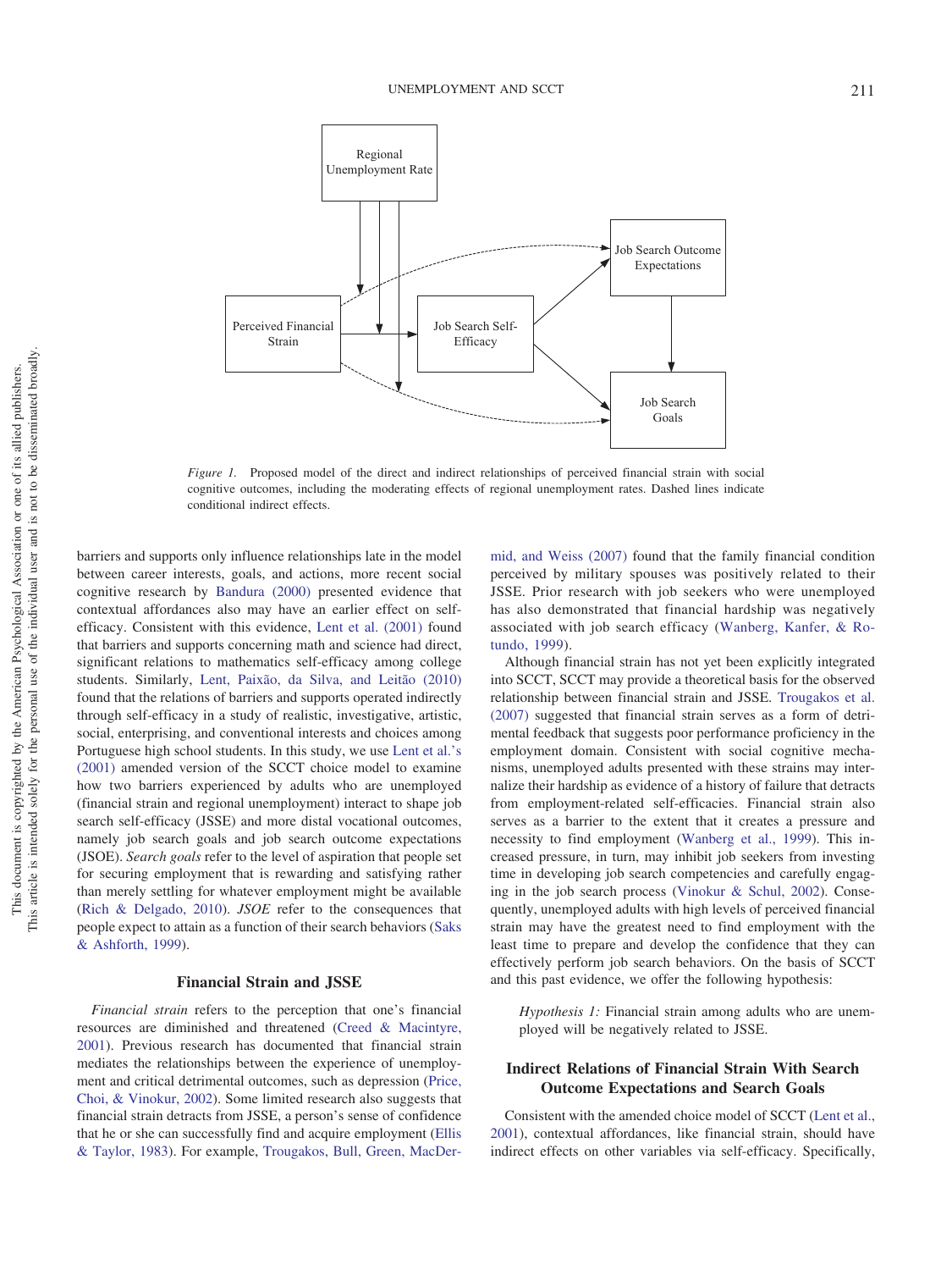self-efficacy is theorized to influence outcome expectations and goals as a consequence of one's level of confidence; when selfefficacy in a domain is high, people tend to expect favorable outcomes and to set higher goals in that domain (e.g., [Bandura,](#page-6-1) [1986\)](#page-6-1). In this study, we focused on the relation of JSSE to two variables relevant to the job search domain: JSOE and search goals. According to the triadic interaction posited by social cognitive theory and SCCT [\(Bandura, 1986;](#page-6-1) [Lent et al., 1994\)](#page-7-1), JSSE should be positively related to both JSOE and search goals. Given the direct, negative relationship between financial strain and JSSE that we posed in Hypothesis 1, we expect that financial strain will have negative, indirect relations with both JSOE and search goals via lower JSSE. More specifically:

*Hypothesis 2a:* JSSE will mediate the relationship between financial strain and JSOE.

*Hypothesis 2b:* JSSE will mediate the relationship between financial strain and search goals.

#### **Moderating Role of Unemployment Rates**

We examined the extent to which the relationships among financial strain and JSSE, JSOE, and search goals are moderated by the job seeker's regional unemployment rate. Although financial strain is a highly individual, perceptual barrier to job search success, the unemployment rate reflects an objective, macroeconomic factor that may facilitate or inhibit job search efforts (e.g., [Cook et al., 2006\)](#page-7-18). We hypothesize financial strain to have a weaker relationship with JSSE where unemployment rates are low because jobs are more prevalent and the job search process is less difficult [\(Vinokur & Schul, 2002;](#page-8-1) [Wanberg et al., 1999\)](#page-8-0). In contrast, where unemployment rates are high, financially strained job seekers are in competition for scarce jobs and may struggle to develop confidence in their abilities to perform job search behaviors.

*Hypothesis 3a:* Regional unemployment rates will moderate the relationship between financial strain and JSSE. Specifically, the relationship will be stronger when unemployment rates are high and weaker when unemployment rates are low.

Collectively, Hypotheses 2a–3a imply a pattern of moderated mediation [\(Preacher, Rucker, & Hayes, 2007\)](#page-7-19). Given that unemployment rates are expected to moderate the direct relationship between financial strain and JSSE, unemployment rates should also qualify the indirect relationships between financial strain and distal criteria (i.e., JSOE and search goals). Put differently, because the direct path from financial strain to JSSE is contingent on unemployment rates, the indirect paths from financial strain to these criteria via JSSE should also be contingent on unemployment rates. Accordingly, we pose these hypotheses concerning the conditional indirect effects:

*Hypothesis 3b and 3c:* Regional unemployment rates will moderate the indirect relationship between financial strain and search outcome expectations (3b) and between financial strain and search goals (3c), yielding a pattern of moderated mediation. Specifically, the indirect relationships will be stronger when unemployment rates are high and weaker when unemployment rates are low.

## **Relation of JSOE and Search Goals**

Lastly, we anticipated a positive relationship between JSOE and search goals. SCCT posits that goals in a particular domain are shaped by both self-efficacy and outcome expectations in that domain [\(Lent et al., 1994,](#page-7-1) [2000\)](#page-7-3). People who feel confident and who expect to attain success in the job search process should also report high goals for their job search. For example, [Lent et al.](#page-7-7) [\(2003\)](#page-7-7) found that outcome expectations were positively related to academic major goals among college students enrolled in an introductory engineering class. We expect to replicate this relationship with respect to the job search domain.

*Hypothesis 4:* JSOE will be positively related to search goals.

## **Method**

## **Pilot Study**

We administered a pilot survey to a sample of 90 undergraduates at a mid-Atlantic college to collect additional evidence of reliability and validity for our measures. The sample was 84.4% women and 7.8% Hispanic or Latino/a, and the mean age of respondents was 19.49 years  $(SD = 1.26)$ . With respect to race, the sample was 82.2% Caucasian, 14.4% Asian American, and 3.4% members of other groups. Further details about this pilot study are available upon request from the first author. The pilot findings referenced below refer to data collected from this sample.

## **Focal Study Participants**

Participants were 221 unemployed adults residing in 42 of the 50 U.S. states, with California (13.2%) and Florida (8.1%) being the most commonly reported states. No single zip code was shared by more than two participants. The sample reported a mean duration of unemployment of 1.41 years  $(SD = 1.73)$  and a mean job search duration of 0.95 years ( $SD = 0.99$ ). When asked to indicate why they were unemployed, participants cited reasons including an inability to find work (69.2%), conflicts with education (9.0%), family care responsibilities (9.0%), medical problems/disabilities (7.2%), and other circumstances (5.4%). All participants indicated that they were currently searching for new employment. The mean age in the sample was  $33.12$  years ( $SD = 10.88$ ), and women comprised 56.1% of the sample. With respect to ethnicity, 8.6% of the sample identified as Hispanic or Latino/a. With respect to race, the sample was 74.2% Caucasian, 10.9% African American, 8.2% Asian American, 3.2% American Indian or Native Alaskan, and 2.7% members of other groups (0.9% of participants did not report). The most commonly reported census industries for participants' last employment were retail trade (14.9%), manufacturing (9.5%), and educational services (8.6%).

#### **Measures**

**Financial strain.** The four-item Financial Strain Scale (FSS; [Ullah, 1990;](#page-7-20) [Warr & Jackson, 1987\)](#page-8-2) was used to measure participants' overall level of financial strain. Respondents indicated the extent to which they experienced financial difficulties on a 4-point scale  $(1 = never, 4 = all the time)$ . A sample question is, "Are you often not able to do the things you need to do because of shortages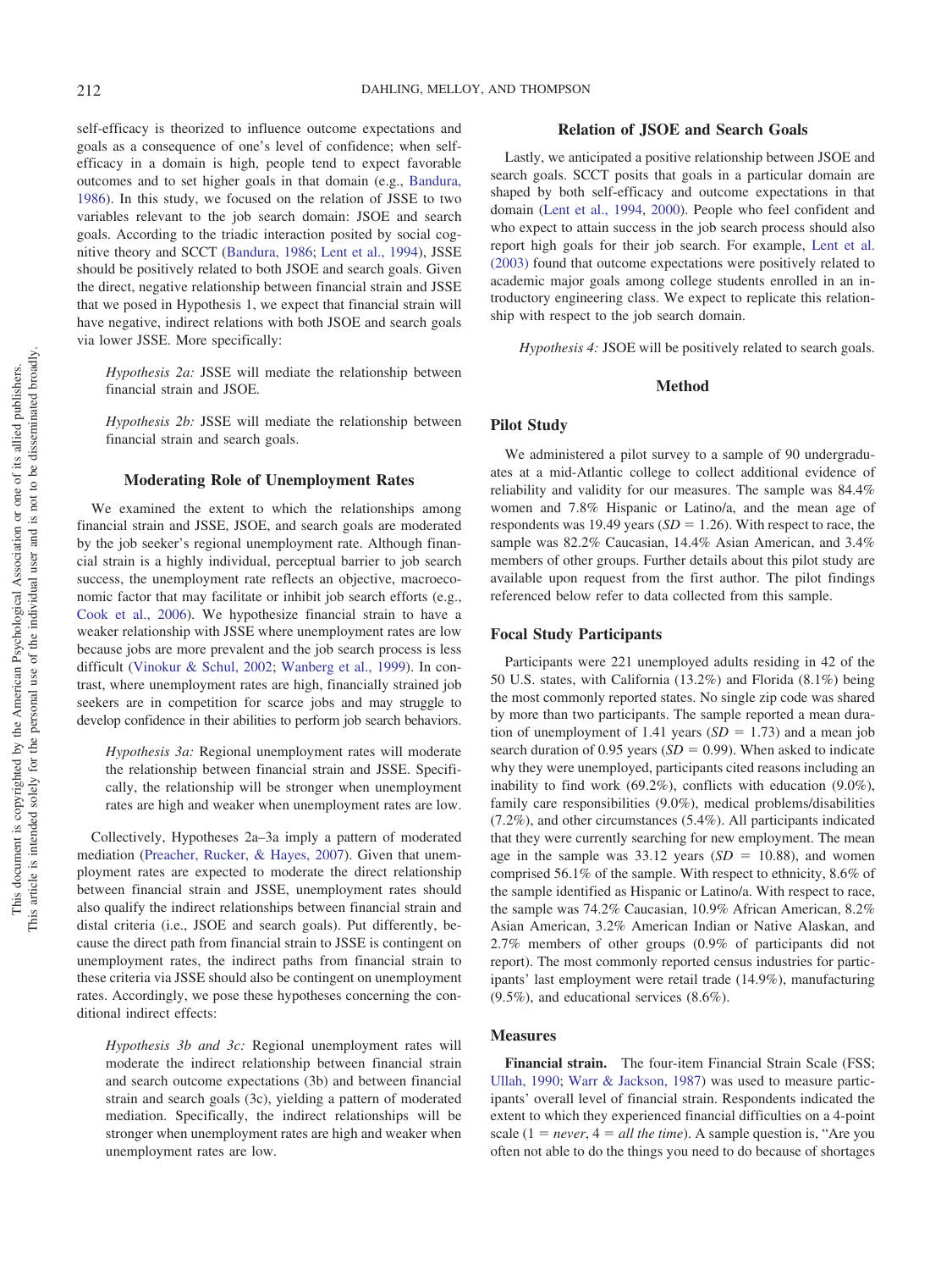of money?" Previous studies (e.g., [Creed & Macintyre, 2001;](#page-7-14) [Ullah, 1990\)](#page-7-20) have reported internal consistencies ranging from .77 to .91 and found that the measure was a valid predictor of outcomes such as psychological well-being and commitment to finding a job among unemployed adults. In our pilot study, we found that FSS scores were positively related to scores on [Creed, Conlon,](#page-7-21) [and Zimmer-Gembeck's \(2007\)](#page-7-21) measure of perceived career barriers, and negatively related to scores on [Diener, Emmons, Larsen,](#page-7-22) [and Griffin's \(1985\)](#page-7-22) Satisfaction with Life Scale, a measure of subjective well-being. In both the pilot and focal studies,  $\alpha = .80$ .

**JSSE.** JSSE was assessed with a six-item scale originally developed by [Caplan, Vinokur, Price, and van Ryn \(1989\).](#page-7-23) Participants read a list of activities and indicated their confidence in performing them on a 5-point scale  $(1 = not at all confident, 5 =$ *extremely confident*). A sample item is: "Contacting and persuading potential employers to consider you for a job." This measure has been used widely in past research (e.g., [Vinokur & Schul,](#page-8-3) [1997\)](#page-8-3) and is a valid predictor of criteria such as job search intentions and intensity [\(Zikic & Saks, 2009\)](#page-8-4). In the pilot data, JSSE scores were positively related to ratings of subjective wellbeing [\(Diener et al., 1985\)](#page-7-22) and of perceived control over the job search process [\(Saks & Ashforth, 1999\)](#page-7-13), and negatively related to ratings of perceived career barriers [\(Creed et al., 2007\)](#page-7-21). The reliability for the measure was  $\alpha = .88$  in the pilot study and .87 in the focal study.

**JSOE.** In the absence of an existing, valid scale of JSOE, we followed [Lent and Brown's \(2006\)](#page-7-24) recommendations to develop our own measure of search outcome expectations specific to this study. This is a common and necessary practice in SCCT research focused on specific, understudied domains (e.g., [Lent et al., 2001\)](#page-7-6). We created a two-item measure with slider-type response scales so that participants could indicate their expectations on a 0- to 100 point range. Participants were instructed to "move the slider along the range from 0 to 100 to indicate your expectations in response to each question. Your response can fall anywhere along the response range." The first question read, "I expect that the quality of my next job will be . . ." and responses along the slider were anchored at  $0 = terrible$  and  $100 = outstanding$ . The second question read, "With respect to time, I expect that I will find another job  $\ldots$ " and responses were anchored at  $0 = never$  and  $100 =$  *any day now*. In our pilot, JSOE scores were positively related to JSSE [\(Caplan et al., 1989\)](#page-7-23), subjective well-being [\(Diener](#page-7-22) [et al., 1985\)](#page-7-22), and perceived control over the job search [\(Saks &](#page-7-10) [Ashforth, 1999\)](#page-7-10), and negatively related to perceived career barriers [\(Creed et al., 2007\)](#page-7-21). For the two-item index,  $\alpha = .74$  in the pilot study and .69 in the focal study.

**Search goals.** [Rich and Delgado \(2010\)](#page-7-12) developed a 13-item scale consisting of four subscales measuring vocational and educational aspirations. We used the three-item Work Aspirations subscale to measure goals to improve one's career situation through the job search. Responses were made on a 4-point scale  $(1 = strongly disagree, 4 = strongly agree). A sample item$ reads, "I will work hard to improve my work situation." Rich and Delgado validated the subscale on a sample of community service clients and found that it was predictive of developing a work recovery plan with a counselor and of participants' expressed desire for occupational advancement. In our pilot data, search goals were positively related to JSSE [\(Caplan et al., 1989\)](#page-7-23) and

subjective well-being [\(Diener et al., 1985\)](#page-7-22). We found that  $\alpha = .73$ in the pilot sample and .74 in the focal sample.

**Regional unemployment rate.** Participants provided their residential zip code as part of the demographic section of the survey. We then accessed public unemployment data from the [U.S.](#page-7-25) [Bureau of Labor Statistics](#page-7-25) [\(http://www.bls.gov\)](http://www.bls.gov) for the month in which our data were collected (October 2011) to draw the unemployment rate in the county of residence for each participant. The unemployment rates experienced by participants in the sample ranged from a low of 3.4% (Sanbornville, NH and Lincoln, NE) to a high of 16.2% (Fernley, NV). The mean county unemployment rate in the sample (8.7%) closely approximates the national unemployment rate at the same time (8.9%), suggesting that our sample was representative.

## **Procedure**

Participants were recruited through Amazon Mechanical Turk (MTurk; [http://www.mturk.com\)](http://www.mturk.com). MTurk was developed in 2005 as a system to pair up volunteer "workers" with employing "requesters" who require large groups of people to complete short, computer-based tasks for business or scholarly purposes. Participants in this study received 65 cents $\Box$  for a complete survey response. Several recent studies (e.g., [Buhrmester, Kwang, &](#page-6-3) [Gosling, 2011;](#page-6-3) [Mason & Suri, 2012;](#page-7-26) [Paolacci, Chandler, & Ipei](#page-7-27)[rotis, 2010\)](#page-7-27) have evaluated the demographic composition of the MTurk worker pool and the quality of the data. Results have consistently demonstrated that measurements collected through MTurk show good reliability and factorial stability over time and that the results of studies on MTurk very closely parallel the results found with matched samples recruited in person.

To ensure that we collected high-quality data, we embedded several quality-control items in longer questionnaires to confirm that participants were attending to the survey (e.g., "Select 'disagree' as the answer to this question"). We also blocked repeat Internet Protocol addresses and MTurk worker identification numbers to prevent duplicate responses. Lastly, we screened participants on the basis of their self-rated comfort with the English language to remove data for any participants who may have misinterpreted the survey items. On the basis of these checks, we excluded data from 19 participants with incomplete responses, 15 participants who missed one or more of the quality-control questions, 13 ineligible participants who were either not unemployed or who were not seeking work, seven participants who did not provide valid zip codes to identify their local unemployment rate, and one participant who reported low comfort with English. Thus, we had a final sample of 221 responses for hypothesis testing (80.1% of the original sample of 276).

#### **Results**

We first ran a confirmatory factor analysis (CFA) using Mplus [\(Muthén & Muthén, 1998 –2012\)](#page-7-28) to ensure that all items from the self-report scales (i.e., financial strain, JSSE, search outcome expectations, and search goals) loaded on their appropriate factors. Results of the CFA indicated that the hypothesized four-factor structure fit the data well,  $\chi^2(83) = 158.92$ ,  $p < .001$ ; comparative fit index  $= .95$ ; Tucker-Lewis Index  $= .93$ ; root-mean-square error of approximation  $= .06$ ; standardized root-mean-square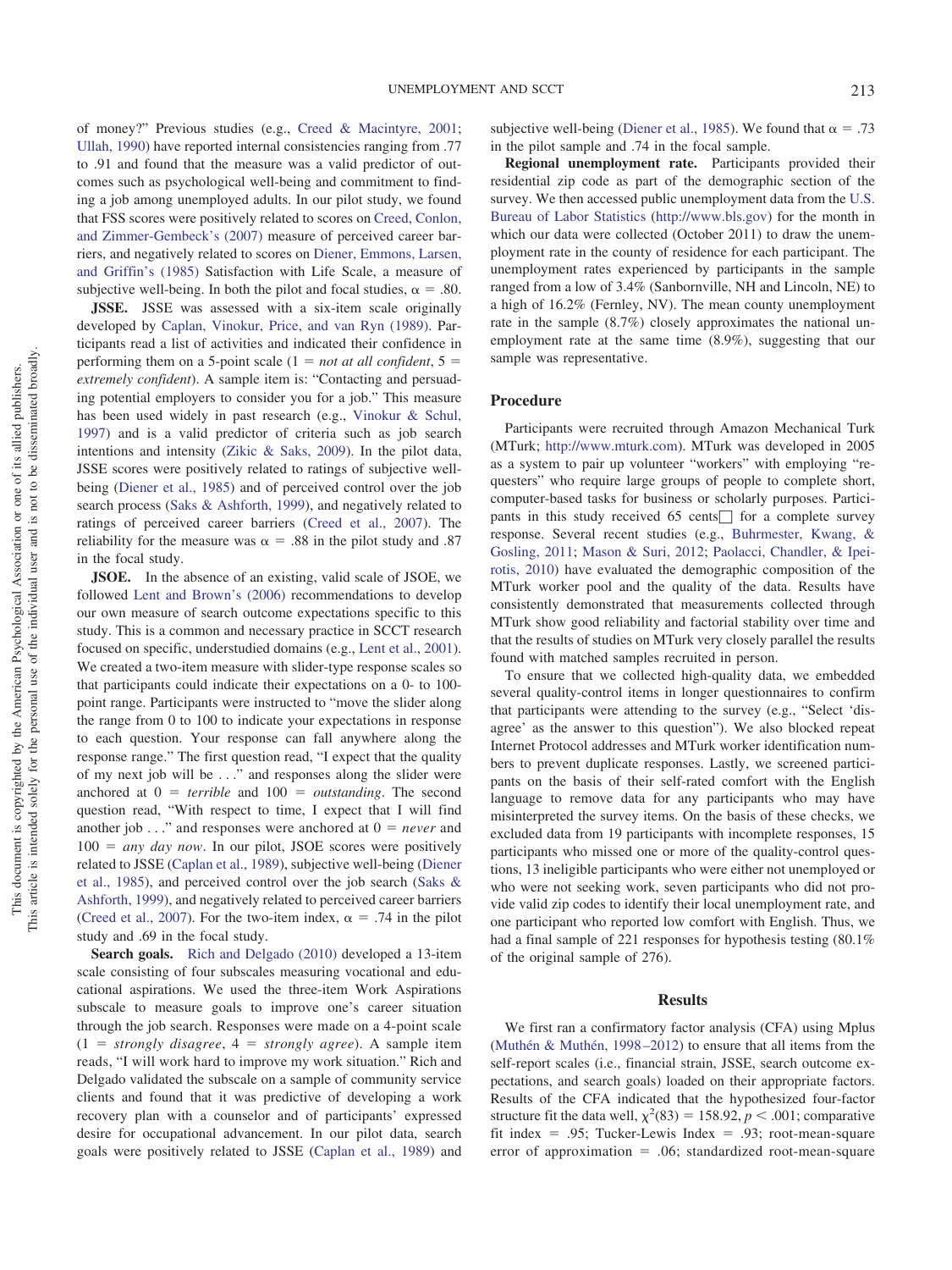$error = .06$ , and that all items loaded strongly on their hypothesized factors (for all items,  $p < .001$ ). Descriptive statistics and correlations for all observed demographic variables and scale scores are reported in [Table 1.](#page-4-0) Although no gender differences were evident in the sample, age was significantly related to several variables. However, including age as a control variable in the analyses that follow did not change the pattern of support for any of our hypotheses; therefore, we do not comment further on these relationships with demographic variables.

[Table 1](#page-4-0) shows that Hypotheses 1 and 4 were supported. Consistent with Hypothesis 1, financial strain was negatively related to JSSE  $(r = -.15, p < .05)$ . JSSE was also positively related to both JSOE and search goals, a necessary prerequisite for our mediation hypotheses (see [Table 1\)](#page-4-0). Consistent with Hypothesis 4, JSOE and search goals also had a positive relationship ( $r = .26$ ,  $p < .01$ ) as anticipated, based on SCCT and previous research.

Hypotheses 2a and 2b stated that JSSE would mediate the relationship between financial strain and JSOE, and between financial strain and search goals, respectively. The hypotheses were tested with INDIRECT, a SPSS macro developed by [Preacher and](#page-7-29) [Hayes \(2008\)](#page-7-29) to test the significance of indirect effects using bootstrapping. Bootstrapping is the most appropriate method for significance testing in mediation analyses because it does not assume that the distribution of indirect effects is normal, a commonly violated assumption of the traditional Sobel test [\(Shrout &](#page-7-30) [Bolger, 2002\)](#page-7-30). [Table 2](#page-5-0) summarizes the results of the mediation analysis using 5,000 bootstrapped samples for each significance test; note that the coefficients reported are unstandardized. Paths in [Table 2](#page-5-0) are labeled using the nomenclature described by [Baron and](#page-6-4) [Kenny \(1986\),](#page-6-4) where "path a" is the link from the predictor to the mediator, "path b" is the link from the mediator to the criterion, and "path c" is the direct link from the predictor to the criterion without accounting for the mediator. As shown in the table, the upper and lower values of the 95% confidence interval around each indirect effect do not include zero, demonstrating that both effects are significant. Hypotheses 2a and 2b were supported; financial strain has indirect, negative effects on both JSOE and search goals via lower JSSE.

Hypothesis 3a stated that regional unemployment rate would moderate the relationship between financial strain and JSSE. We followed procedures recommended by [Aiken and West \(1991\)](#page-6-5) to test this hypothesis with stepwise regression by first centering unemployment rate and financial strain, and then creating the

Hypotheses 3b and 3c concerned the conditional indirect effects of financial strain on JSOE and search goals, respectively, as moderated by regional unemployment rate. We tested these hypotheses with moderated mediation using MODMED, a SPSS macro developed by [Preacher et al. \(2007\),](#page-7-19) using 5,000 bootstrapped samples for each significance test. In support of Hypothesis 3b, we found that the indirect effect of financial strain on JSOE was moderated by unemployment rate. The indirect path was statistically significant when the unemployment rate was high  $(+1)$ *SD*; boot estimate  $= -0.06$ ; 95% confidence interval from  $-0.11$ to  $-0.01$ ) or at the mean (boot estimate  $= -0.03$ ; 95% confidence interval from  $-0.07$  to  $-0.01$ ), but not when the unemployment rate was low  $(-1 SD;$  boot estimate  $= -0.01; 95%$  confidence interval from  $-0.05$  to 0.02). Similarly, for Hypothesis 3c, we found that the indirect effect of financial strain on search goals was statistically significant when the unemployment rate was high  $(+1)$ *SD*; boot estimate  $= -1.61$ ; 95% confidence interval from  $-3.80$ to  $-0.36$ ) or at the mean (boot estimate =  $-0.88$ ; 95% confidence interval from  $-2.26$  to  $-0.14$ ), but not when the unemployment rate was low  $(-1 SD)$ ; boot estimate  $= -0.17$ ; 95% confidence interval from  $-1.30$  to 0.63). Thus, Hypotheses 3b and 3c were supported; the local unemployment rate moderated both of the indirect paths between financial strain on JSOE and financial strain on search goals.

#### **Discussion**

The results from this study extend research on SCCT's theorized pathways by demonstrating that the individual-level, perceptual affordance of financial strain interacts with the objective, societal

| Corretations and Descriptive Statistics |                  |           |        |           |           |                |          |          |        |   |
|-----------------------------------------|------------------|-----------|--------|-----------|-----------|----------------|----------|----------|--------|---|
| Variable                                | $\boldsymbol{M}$ | <i>SD</i> |        |           |           | $\overline{4}$ |          | 6        |        | 8 |
| 1. Gender                               |                  |           |        |           |           |                |          |          |        |   |
| $2. \text{Age}$                         | 33.12            | 10.89     | .04    |           |           |                |          |          |        |   |
| 3. Years unemployed                     | 1.41             | 1.73      | .02    | $.19***$  |           |                |          |          |        |   |
| 4. Financial strain                     | 3.19             | 0.68      | .09    | $.22***$  | .09       | (.80)          |          |          |        |   |
| 5. JSSE                                 | 3.61             | 0.76      | .01    | $-.01$    | $-.05$    | $-.15^*$       | (.85)    |          |        |   |
| 6. Outcome expectations                 | 52.18            | 19.72     | $-.04$ | $-.26***$ | $-.19***$ | $-.28***$      | $.23***$ | (.69)    |        |   |
| 7. Search goals                         | 3.54             | 0.47      | .09    | $-.16*$   | $-.03$    | $-.04$         | $.31***$ | $.26***$ | (.75)  |   |
| 8. Local unemployment rate $(\%)$       | 8.73             | 2.46      | $-.06$ | .07       | .07       | .01            | $-.06$   | .09      | $.15*$ |   |

<span id="page-4-0"></span>Table 1 *Correlations and Descriptive Statistics*

*Note*. For gender,  $1 =$  male,  $2 =$  female. JSSE = job search self-efficacy. Coefficient alpha is reported in parentheses along the diagonal for each measurement scale.

 $p < .05.$  \*\*  $p < .01.$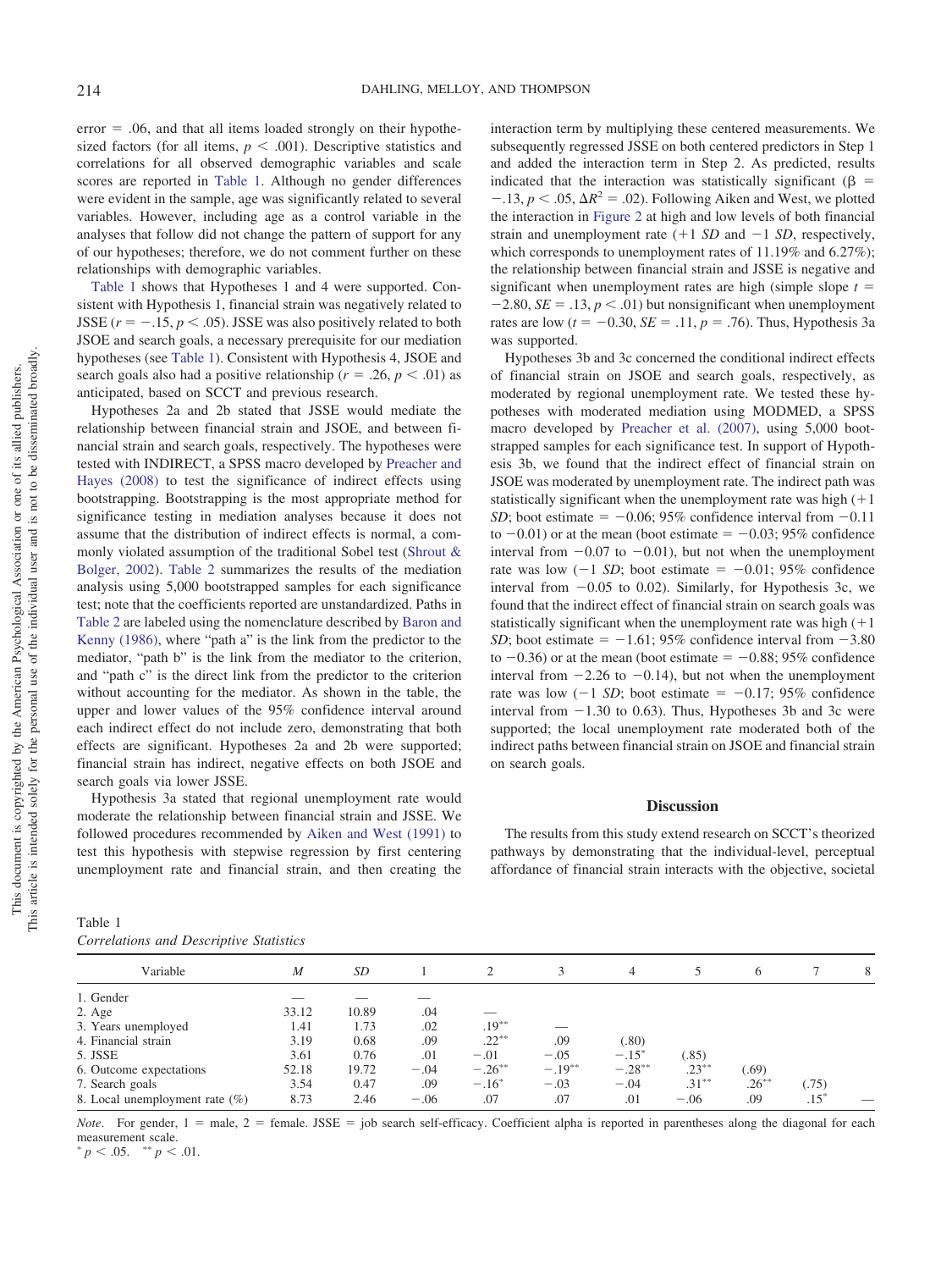<span id="page-5-0"></span>

| Table 2 |                                           |  |  |
|---------|-------------------------------------------|--|--|
|         | Tests of Mediation (Hypotheses 2a and 2b) |  |  |

|                                                                                                                                                                             | DV: Search outcome expectations (Hypothesis 2a) |      |           |                  |  |
|-----------------------------------------------------------------------------------------------------------------------------------------------------------------------------|-------------------------------------------------|------|-----------|------------------|--|
| Relationship                                                                                                                                                                | $\boldsymbol{b}$                                | SE   | t         | $\boldsymbol{p}$ |  |
| Search outcome expectations regressed on financial strain (path c;<br>Predictor $\rightarrow$ Criterion)<br>Job search self-efficacy regressed on financial strain (path a; | $-8.24$                                         | 1.89 | $-4.35$   | < 0.01           |  |
| $Predictor \rightarrow Mediator)$                                                                                                                                           | $-0.19$                                         | 0.08 | $-2.16$   | < 0.05           |  |
| Search outcome expectations regressed on job search self-efficacy<br>(path b; Mediator $\rightarrow$ Criterion)                                                             | 4.27                                            | 1.46 | 2.93      | < 0.01           |  |
|                                                                                                                                                                             | M                                               | SE   | LL 95% CI | UL 95% CI        |  |
| Bootstrap results for significance of indirect effect $(N = 5,000)$                                                                                                         | $-.79$                                          | .46  | $-2.08$   | $-.10$           |  |
|                                                                                                                                                                             | DV: Search goals (Hypothesis 2b)                |      |           |                  |  |
| Search goals regressed on financial strain (path c; Predictor $\rightarrow$<br>Criterion)                                                                                   | $-.02$                                          | .05  | $-0.52$   | .60              |  |
| Job search self-efficacy regressed on financial strain (path a;<br>$Predictor \rightarrow Mediator)$                                                                        | $-.19$                                          | .08  | $-2.16$   | < 0.05           |  |
| Search goals regressed on job search self-efficacy (path b;<br>Mediator $\rightarrow$ Criterion)                                                                            | .17                                             | .03  | 4.73      | < 0.01           |  |
|                                                                                                                                                                             | $\boldsymbol{M}$                                | SE   | LL 95% CI | UL 95% CI        |  |
| Bootstrap results for significance of indirect effect $(N = 5,000)$                                                                                                         | $-.03$                                          | .02  | $-.07$    | $-.01$           |  |

*Note.* DV = dependent variable; LL = lower limit; UL = upper limit; CI = confidence interval.

affordance of regional unemployment rate in relation to JSSE, JSOE, and job search goals. Consistent with expectations, perceptions of financial strain among adults who were unemployed had a negative relationship with JSSE. Financial strain also had significant indirect relations with JSOE and search goals via JSSE. Results from moderation analyses, however, indicated that the direct and indirect effects of financial strain were contingent on the regional unemployment rate such that these relationships were only statistically significant among participants residing in U.S. counties with high unemployment. JSOE was also positively related to search goals, consistent with previous research (e.g., [Lent](#page-7-7) [et al., 2003\)](#page-7-7).

This study supports the inclusion of an objective, nonperceptual social indicator as a contextual affordance in SCCT and points to the importance of taking community-level and macroeconomic situational variables into account in vocational research. Specifically, our findings support the propositions of the choice model of SCCT when examining both perceptual, individualized affordances and objective, societal affordances. Whereas past research has documented the importance of individualized affordances (e.g., [Flores & O'Brien, 2002;](#page-7-4) [Kenny et al., 2003\)](#page-7-5), this study demonstrates that objective macroeconomic conditions have relationships with social cognitive processes that are consistent with SCCT. Interestingly, perceived financial strain was unrelated to objective local unemployment rate (see [Table 1\)](#page-4-0). This finding is consistent with past research, which demonstrates that people's subjective perceptions of related, objective conditions are variable (e.g., the majority of Americans consider themselves to be middle



<span id="page-5-1"></span>*Figure 2.* The interaction of financial strain and regional unemployment rate on job search self-efficacy levels among unemployed adults (Hypothesis 3a).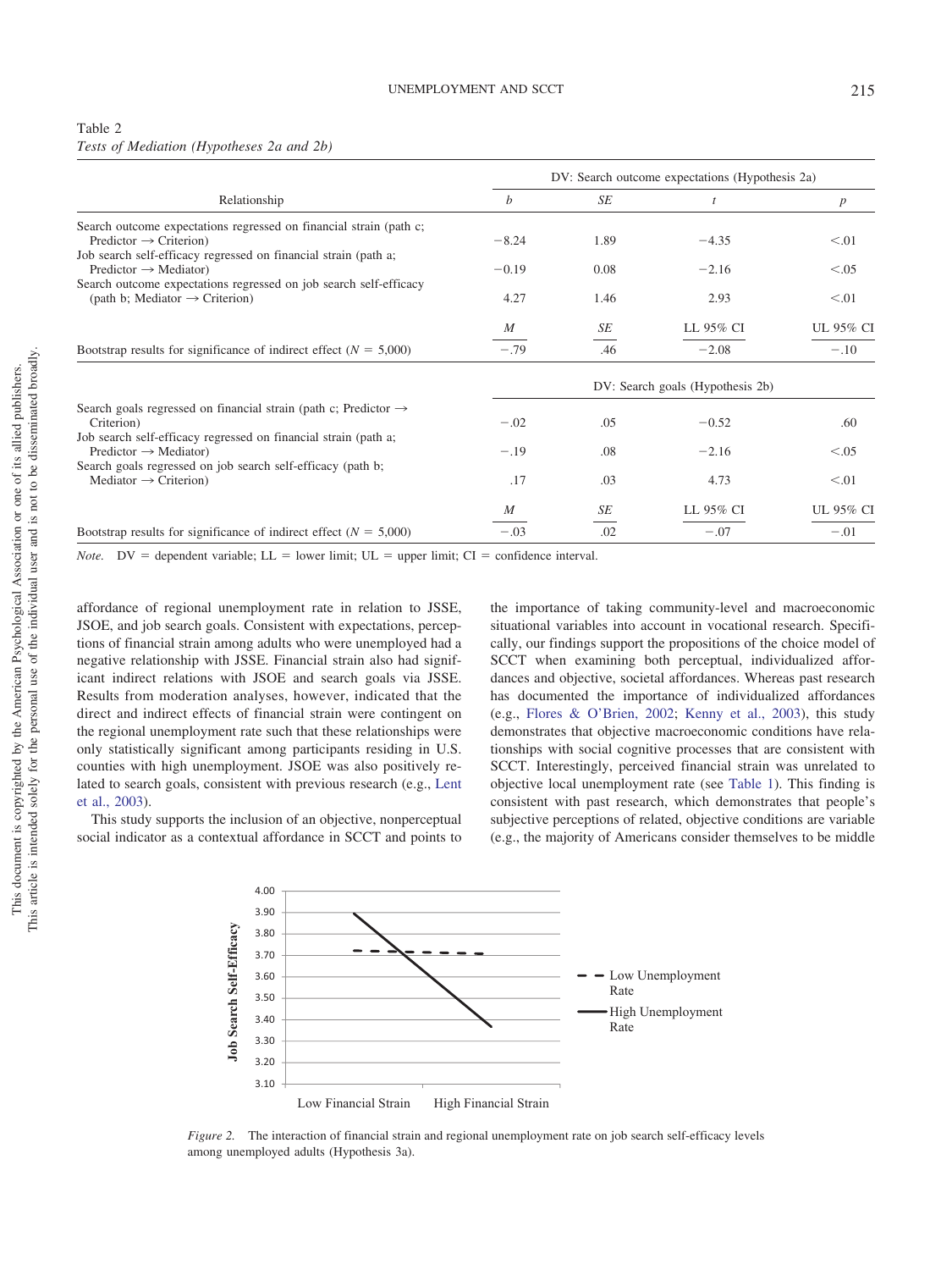<span id="page-6-3"></span>class regardless of objective indices of income; [Nesbit, 2006\)](#page-7-31). As such, this research highlights the importance of considering both subjective and objective measures of affordances in SCCT in future research. For example, future studies could extend our research by measuring both objective unemployment rates and participants' subjective perceptions of unemployment to examine whether beliefs about unemployment have a complementary moderating effect on JSSE.

Future research that examines how other macroeconomic affordances shape and constrain vocational interests and choices appears warranted. For example, individuals' interests and vocational choices may be strongly influenced by the dominance of certain industries or types of work in a particular area (e.g., agriculture or industrial manufacturing). Research exploring these paths in SCCT would particularly benefit from following [Kahn's \(2011\)](#page-7-32) recent suggestion that vocational psychology research should use multilevel modeling (MLM) to a greater extent. For example, future MLM research could be used to draw distinctions among groups of participants who are nested within different communities that experience these types of objective, shared contextual affordances.

Our results echo other findings (e.g., [Dahling & Thompson,](#page-7-33) [2010\)](#page-7-33) that have highlighted the need for career counselors to assess for job market perceptions when working with clients. Specifically, we encourage vocational counselors to consider the impact of employment availability on the social cognitive processes among job seekers. Unemployed clients who reside in areas where jobs are scarce may respond to financial strain with lower self-efficacy and outcome expectations, and with compromised search goals, when compared with unemployed clients who reside in geographic regions with lower rates of unemployment.

Furthermore, these results fit within a larger body of SCCT research (e.g., [Lent et al., 2001,](#page-7-6) [2010\)](#page-7-11) that has highlighted the role of self-efficacy; JSSE mediated our observed relations. We reiterate calls from others (e.g., [Vinokur, Price, & Schul, 1995;](#page-7-34) [Wanberg et al., 1999\)](#page-8-0) for career interventions with unemployed clients to focus on activities intended to improve self-efficacy for job search competencies according to [Bandura's \(1986\)](#page-6-1) four sources of self-efficacy. For example, increasing self-regulatory skill in sustaining motivation and persistence, building coping efficacy to prepare for setbacks in the job search process, and practicing cognitive rehearsal to manage negative emotions that may otherwise surface during the job search may be useful points of intervention.

#### **Limitations**

These findings must be considered in light of several limitations. First, with the exception of the unemployment rate variable, our data were self-reported and cross-sectional. Although our measures were all perceptual in nature and therefore best reported by the focal participant, future research could strengthen and replicate these results with predictive or longitudinal designs. Second, although our sample was diverse with respect to gender, age, and U.S. region, European American individuals were overrepresented. Given that underrepresented racial and ethnic group members experience contextual barriers and supports not faced or perceived by majority group members

(e.g., [Flores & O'Brien, 2002\)](#page-7-4), future research should attempt to replicate our findings on a more inclusive sample. Furthermore, although recent research documents that samples recruited from MTurk are more diverse than samples collected through comparable Internet sources [\(Buhrmester et al., 2011\)](#page-6-3), our use of an online participant pool restricted our ability to sample participants in particularly dire economic circumstances without access to computer technology. Inclusion of participants from low socioeconomic status and households with incomes that fall below the poverty line is a critical next step to unemployment research.

We also identified several potential issues with our measures. We developed our own measure of JSOE based on a lack of alternatives [\(Lent & Brown, 2006\)](#page-7-24), but this measure exhibited lower reliability in the focal study with unemployed adults than in our pilot study with undergraduates. Furthermore, we focused the measure on expectations concerning the expected quality of future jobs and the expected immediacy with which that job would be acquired. This measure may not have captured the full range of important, possible outcomes associated with job searches, which might include expectations about employment-related benefits to the self or to family members. Future research involving alternative, validated measures of search outcome expectations is, therefore, needed. Although more validity evidence was available for the measure of search goals that we used [\(Rich & Delgado, 2010\)](#page-7-12), the items are somewhat broad (e.g., "I will work hard to improve my work situation") and may not correspond precisely with search intentions that spring from JSSE. Future research with different measures that are more narrowly tailored to job search intentions may, therefore, yield stronger relationships than those that we observed in this study.

## **Conclusion**

In summary, this study makes an important contribution to the literature on contextual affordances in SCCT by demonstrating that objective unemployment rates shape social cognitive relationships among adults who are unemployed. Our findings point to the importance of considering a broader scope of contextual affordances in future research on the choice model of SCCT and offer practical insights to managing search self-efficacy, outcome expectations, and goals among unemployed clients working in areas of high unemployment.

#### **References**

- <span id="page-6-5"></span>Aiken, L. S., & West, S. G. (1991). *Multiple regression: Testing and interpreting interactions*. Thousand Oaks, CA: Sage.
- <span id="page-6-1"></span>Bandura, A. (1986). *Social foundations of thought and action: A social cognitive theory*. Englewood Cliffs, NJ: Prentice Hall.
- <span id="page-6-2"></span>Bandura, A. (2000). Exercise of human agency through collective efficacy. *Current Directions in Psychological Science, 9,* 75–78. [doi:10.1111/](http://dx.doi.org/10.1111/1467-8721.00064) [1467-8721.00064](http://dx.doi.org/10.1111/1467-8721.00064)
- <span id="page-6-4"></span>Baron, R. M., & Kenny, D. A. (1986). The moderator-mediator variable distinction in social psychological research: Conceptual, strategic, and statistical considerations. *Journal of Personality and Social Psychology, 51,* 1173–1182. [doi:10.1037/0022-3514.51.6.1173](http://dx.doi.org/10.1037/0022-3514.51.6.1173)
- <span id="page-6-0"></span>Bingham, R. P. (2011). Rightsizing the workforce: Changing roles of vocational psychology. *Journal of Career Assessment, 19,* 306 –315. [doi:10.1177/1069072710395722](http://dx.doi.org/10.1177/1069072710395722)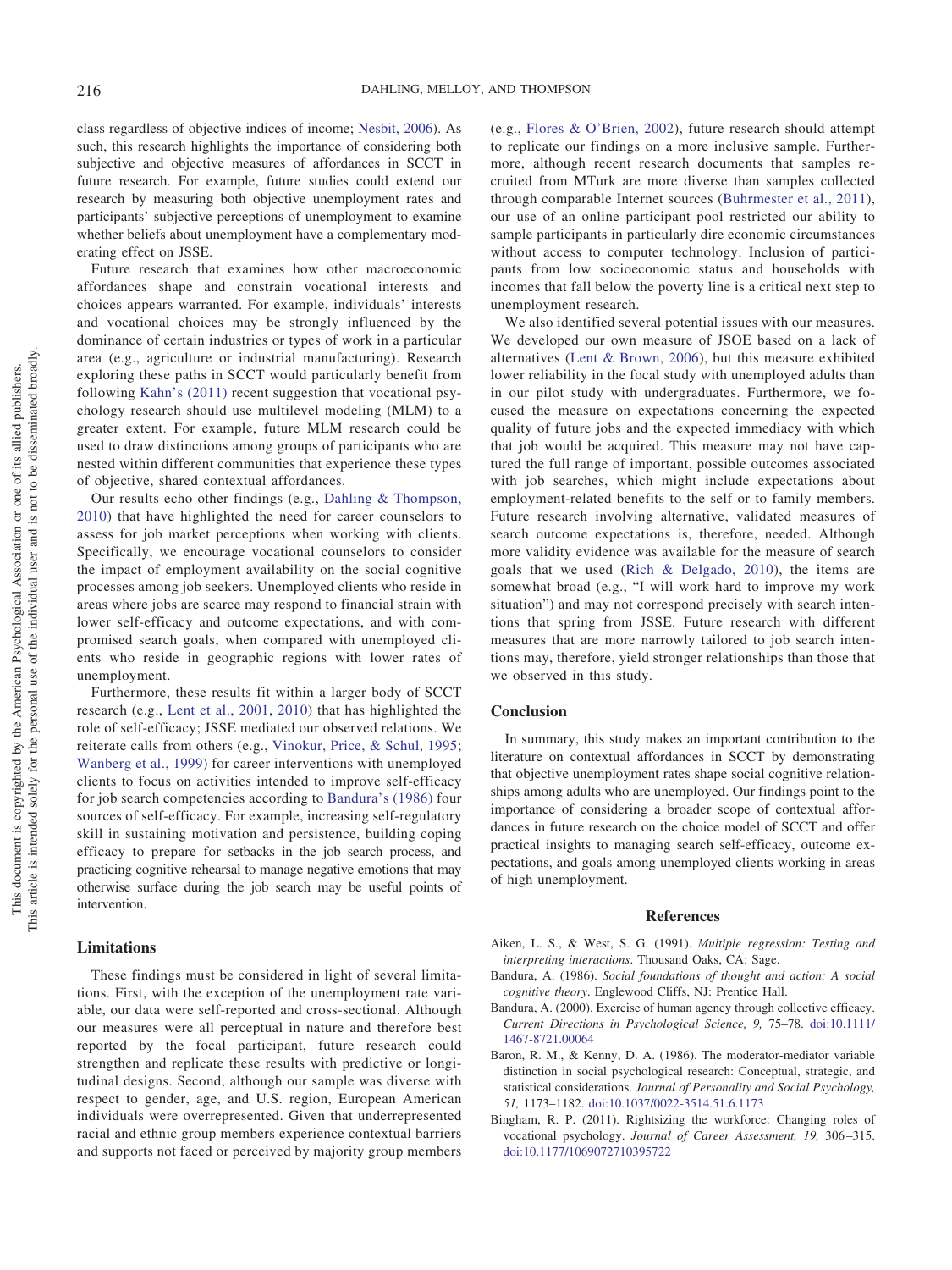- Buhrmester, M., Kwang, T., & Gosling, S. D. (2011). Amazon's Mechanical Turk: A new source of inexpensive, yet high-quality, data? *Perspectives on Psychological Science, 6,* 3–5. [doi:10.1177/174569161039](http://dx.doi.org/10.1177/1745691610393980) [3980](http://dx.doi.org/10.1177/1745691610393980)
- <span id="page-7-23"></span>Caplan, R. D., Vinokur, A. D., Price, R. H., & van Ryn, M. (1989). Job seeking, reemployment, and mental health: A randomized field experiment in coping with job loss. *Journal of Applied Psychology, 74,* 759 –769. [doi:10.1037/0021-9010.74.5.759](http://dx.doi.org/10.1037/0021-9010.74.5.759)
- <span id="page-7-18"></span>Cook, J. A., Mulkern, V., Grey, D. D., Burke-Miller, J., Blyler, C. R., Razzano, L. A., . . . Steigman, P. A. (2006). Effects of local unemployment rate on vocational outcomes in a randomized trial of supported employment for individuals with psychiatric disabilities. *Journal of Vocational Rehabilitation, 25,* 71– 84. [doi:10.1037/t05056-000](http://dx.doi.org/10.1037/t05056-000)
- <span id="page-7-21"></span>Creed, P. A., Conlon, E. G., & Zimmer-Gembock, M. J. (2007). Career barriers and reading ability as correlates of career aspirations and expectations of parents and their children. *Journal of Vocational Behavior, 70,* 242–258. [doi:10.1016/j.jvb.2006.11.001](http://dx.doi.org/10.1016/j.jvb.2006.11.001)
- <span id="page-7-14"></span>Creed, P. A., & Macintyre, S. R. (2001). The relative effects of deprivation of the latent and manifest benefits of employment on the well-being of unemployed people. *Journal of Occupational Health Psychology, 6,* 324 –331. [doi:10.1037/1076-8998.6.4.324](http://dx.doi.org/10.1037/1076-8998.6.4.324)
- <span id="page-7-33"></span>Dahling, J. J., & Thompson, M. N. (2010). Contextual supports and barriers to academic choices: A policy-capturing analysis. *Journal of Vocational Behavior, 77,* 374 –382. [doi:10.1016/j.jvb.2010.07.007](http://dx.doi.org/10.1016/j.jvb.2010.07.007)
- <span id="page-7-22"></span>Diener, E., Emmons, R. A., Larsen, R. J., & Griffin, S. (1985). The Satisfaction With Life Scale. *Journal of Personality Assessment, 49,* 71–75. [doi:10.1207/s15327752jpa4901\\_13](http://dx.doi.org/10.1207/s15327752jpa4901_13)
- <span id="page-7-16"></span>Ellis, R. A., & Taylor, M. S. (1983). Role of self-esteem within the job search process. *Journal of Applied Psychology, 68, 632-640*. [doi:](http://dx.doi.org/10.1037/0021-9010.68.4.632) [10.1037/0021-9010.68.4.632](http://dx.doi.org/10.1037/0021-9010.68.4.632)
- <span id="page-7-4"></span>Flores, L. Y., & O'Brien, K. M. (2002). The career development of Mexican American adolescent women: A test of social cognitive career theory. *Journal of Counseling Psychology, 49,* 14 –27. [doi:10.1037/](http://dx.doi.org/10.1037/0022-0167.49.1.14) [0022-0167.49.1.14](http://dx.doi.org/10.1037/0022-0167.49.1.14)
- <span id="page-7-0"></span>Johnson, A. M., & Jackson, P. R. (2012). Golden parachutes: Changing the experience of unemployment for managers. *Journal of Vocational Behavior, 80,* 474 – 485. [doi:10.1016/j.jvb.2011.08.001](http://dx.doi.org/10.1016/j.jvb.2011.08.001)
- <span id="page-7-32"></span>Kahn, J. H. (2011). Multilevel modeling: Overview and applications to research in counseling psychology. *Journal of Counseling Psychology, 58,* 257–271. [doi:10.1037/a0022680](http://dx.doi.org/10.1037/a0022680)
- <span id="page-7-5"></span>Kenny, M. E., Blustein, D. L., Chaves, A., Grossman, J. M., & Gallagher, L. A. (2003). The role of perceived barriers and relational support in the educational and vocational lives of urban high school students. *Journal of Counseling Psychology, 50,* 142–155. [doi:10.1037/0022-0167.50.2.142](http://dx.doi.org/10.1037/0022-0167.50.2.142)
- <span id="page-7-2"></span>Lent, R. W. (2005). A social cognitive view of career development and counseling. In S. D. Brown & R. W. Lent (Eds.), *Career development and counseling: Putting theory and research to work* (pp. 101–127). Hoboken, NJ: Wiley.
- <span id="page-7-24"></span>Lent, R. W., & Brown, S. D. (2006). On conceptualizing and assessing social cognitive constructs in career research: A measurement guide. *Journal of Career Assessment, 14,* 12–35. [doi:10.1177/1069072705281364](http://dx.doi.org/10.1177/1069072705281364)
- <span id="page-7-6"></span>Lent, R. W., Brown, S. D., Brenner, B., Chopra, S. B., Davis, T., Talleyrand, R., & Suthakaran, V. (2001). The role of contextual supports and barriers in the choice of math/science educational options: A test of social cognitive hypotheses. *Journal of Counseling Psychology, 48,* 474 – 483. [doi:10.1037/0022-0167.48.4.474](http://dx.doi.org/10.1037/0022-0167.48.4.474)
- <span id="page-7-1"></span>Lent, R. W., Brown, S., & Hackett, G. (1994). Toward a unifying social cognitive theory of career and academic interest, choice, and performance. *Journal of Vocational Behavior, 45,* 79 –122. [doi:10.1006/jvbe](http://dx.doi.org/10.1006/jvbe.1994.1027) [.1994.1027](http://dx.doi.org/10.1006/jvbe.1994.1027)
- <span id="page-7-3"></span>Lent, R. W., Brown, S., & Hackett, G. (2000). Contextual supports and barriers to career choice: A social cognitive analysis. *Journal of Counseling Psychology, 47,* 36 – 49. [doi:10.1037/0022-0167.47.1.36](http://dx.doi.org/10.1037/0022-0167.47.1.36)
- <span id="page-7-7"></span>Lent, R. W., Brown, S. D., Schmidt, J., Brenner, B., Lyons, H., & Treistman, D. (2003). Relation of contextual supports and barriers to choice behavior in engineering majors: Test of alternative social cognitive models. *Journal of Counseling Psychology, 50,* 458 – 465. [doi:](http://dx.doi.org/10.1037/0022-0167.50.4.458) [10.1037/0022-0167.50.4.458](http://dx.doi.org/10.1037/0022-0167.50.4.458)
- <span id="page-7-11"></span>Lent, R. W., Paixão, M. P., da Silva, J. T., & Leitão, L. M. (2010). Predicting occupational interests and choice aspirations in Portuguese high school students: A test of social cognitive career theory. *Journal of Vocational Behavior, 76,* 244 –251. [doi:10.1016/j.jvb.2009.10.001](http://dx.doi.org/10.1016/j.jvb.2009.10.001)
- <span id="page-7-26"></span>Mason, W., & Suri, S. (2012). Conducting behavioral research on Amazon's Mechanical Turk. *Behavior Research Methods, 44,* 1–23. [doi:](http://dx.doi.org/10.3758/s13428-011-0124-6) [10.3758/s13428-011-0124-6](http://dx.doi.org/10.3758/s13428-011-0124-6)
- <span id="page-7-28"></span>Muthén, L. K., & Muthén, B. O. (1998 –2012). *Mplus user's guide* (6th ed.). Los Angeles, CA: Author.
- <span id="page-7-8"></span>Navarro, R. L., Flores, L. Y., & Worthington, R. L. (2007). Mexican American middle school students' goal intentions in mathematics and science: A test of social cognitive career theory. *Journal of Counseling Psychology, 54,* 320 –335. [doi:10.1037/0022-0167.54.3.320](http://dx.doi.org/10.1037/0022-0167.54.3.320)
- <span id="page-7-31"></span>Nesbit, T. (2006). What's the matter with social class? *Adult Education Quarterly, 56,* 171–187. [doi:10.1177/0741713605286173](http://dx.doi.org/10.1177/0741713605286173)
- <span id="page-7-27"></span>Paolacci, G., Chandler, J., & Ipeirotis, P. G. (2010). Running experiments on Amazon Mechanical Turk. *Judgment and Decision Making, 5,* 411– 419.
- <span id="page-7-29"></span>Preacher, K. J., & Hayes, A. F. (2008). Asymptotic and resampling strategies for assessing and comparing indirect effects in multiple mediator models. *Behavior Research Methods, 40,* 879 – 891. [doi:10.3758/](http://dx.doi.org/10.3758/BRM.40.3.879) [BRM.40.3.879](http://dx.doi.org/10.3758/BRM.40.3.879)
- <span id="page-7-19"></span>Preacher, K. J., Rucker, D. D., & Hayes, A. F. (2007). Assessing moderated mediation hypotheses: Theory, methods, and prescriptions. *Multivariate Behavioral Research, 42,* 185–227. [doi:10.1080/00273170701](http://dx.doi.org/10.1080/00273170701341316) [341316](http://dx.doi.org/10.1080/00273170701341316)
- <span id="page-7-15"></span>Price, R. H., Choi, J. N., & Vinokur, A. D. (2002). Links in the chain of adversity following job loss: How financial strain and loss of personal control lead to depression, impaired functioning, and poor health. *Journal of Occupational Health Psychology, 7,* 302–312. [doi:10.1037/1076-](http://dx.doi.org/10.1037/1076-8998.7.4.302) [8998.7.4.302](http://dx.doi.org/10.1037/1076-8998.7.4.302)
- <span id="page-7-12"></span>Rich, J., & Delgado, A. (2010). Measurement of vocational and educational aspiration and satisfaction among mental health clients. *International Journal of Psychosocial Rehabilitation, 15,* 91–98.
- <span id="page-7-13"></span>Saks, A. M., & Ashforth, B. E. (1999). Effects of individual differences and job search behaviors on the employment status of recent university graduates. *Journal of Vocational Behavior, 54,* 335–349. [doi:10.1006/](http://dx.doi.org/10.1006/jvbe.1998.1665) [jvbe.1998.1665](http://dx.doi.org/10.1006/jvbe.1998.1665)
- <span id="page-7-30"></span>Shrout, P. E., & Bolger, N. (2002). Mediation in experimental and nonexperimental studies: New procedures and recommendations. *Psychological Methods, 7,* 422– 445. [doi:10.1037/1082-989X.7.4.422](http://dx.doi.org/10.1037/1082-989X.7.4.422)
- <span id="page-7-9"></span>Thompson, M. N., & Dahling, J. J. (2012). Perceived social status and learning experiences in Social Cognitive Career Theory. *Journal of Vocational Behavior, 80,* 351–361. [doi:10.1016/j.jvb.2011.10.001](http://dx.doi.org/10.1016/j.jvb.2011.10.001)
- <span id="page-7-10"></span>Thompson, M. N., & Subich, L. M. (2011). Social status identity: Antecedents and vocational outcomes. *The Counseling Psychologist, 39,* 735–763. [doi:10.1177/0011000010389828](http://dx.doi.org/10.1177/0011000010389828)
- <span id="page-7-17"></span>Trougakos, J. P., Bull, R. A., Green, S. G., MacDermid, S. M., & Weiss, H. M. (2007). Influences on job search self-efficacy of spouses of enlisted military personnel. *Human Performance*, 20, 391-413.
- <span id="page-7-25"></span>U.S. Bureau of Labor Statistics. (2012, January). *Local area unemployment statistics*. Retrieved from <http://www.bls.gov/lau/>
- <span id="page-7-20"></span>Ullah, P. (1990). The association between income, financial strain and psychological well-being among unemployed youths. *Journal of Occupational Psychology, 63,* 317–330. [doi:10.1111/j.2044-8325.1990](http://dx.doi.org/10.1111/j.2044-8325.1990.tb00533.x) [.tb00533.x](http://dx.doi.org/10.1111/j.2044-8325.1990.tb00533.x)
- <span id="page-7-34"></span>Vinokur, A. D., Price, R. H., & Schul, Y. (1995). Impact of the JOBS intervention on unemployed workers varying in risk for depression.